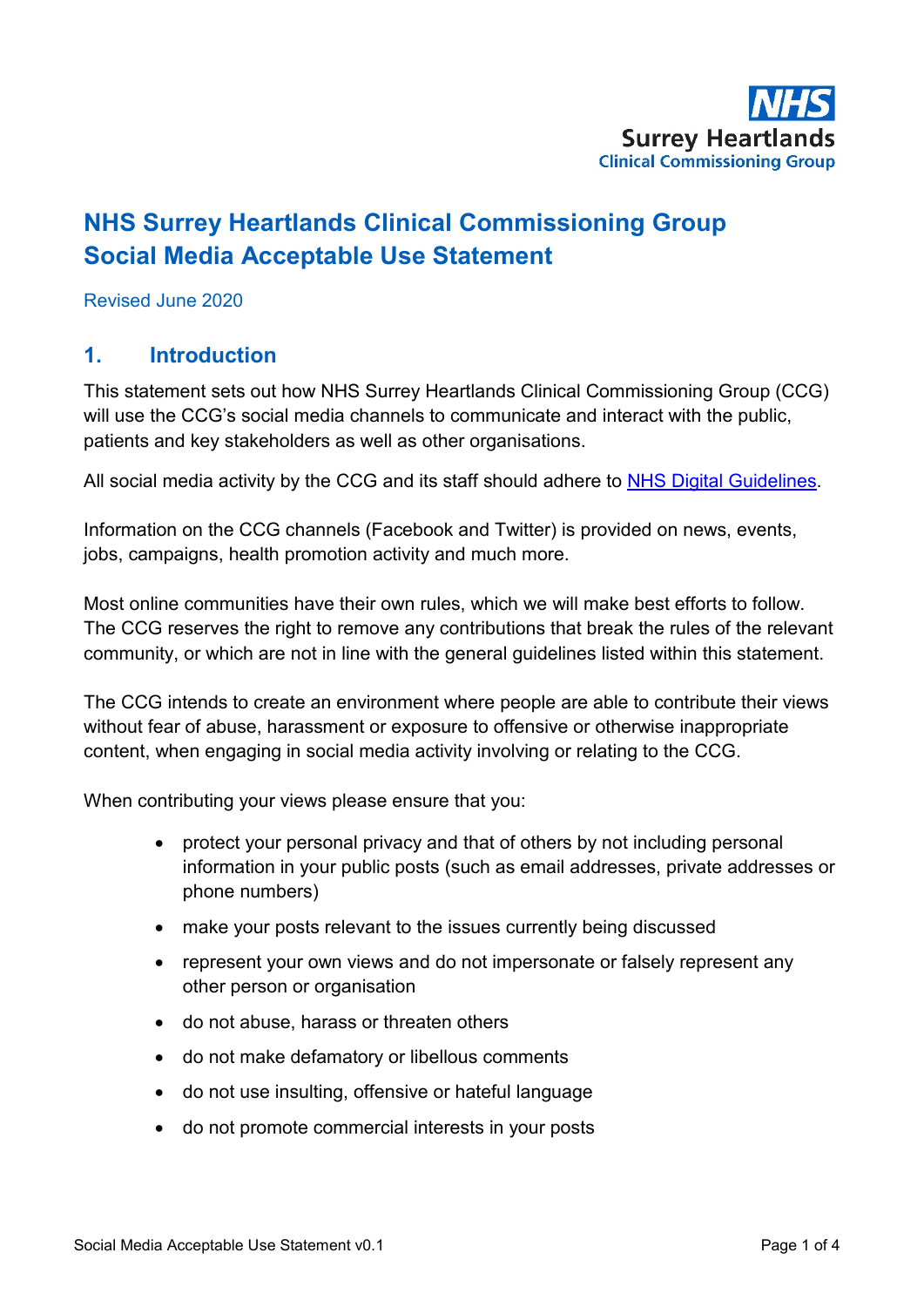• do not post content copied from elsewhere, for which you do not own the copyright.

The CCG reserves the right to restrict or remove any content that is deemed in violation of this social media statement or any applicable law. Consideration will also be given to block users that breach these guidelines, without any explanation given by the CCG.

## **2. Liking, following, tweeting, sharing and retweeting**

The CCG will follow or like people and organisations that provide information relevant to the work of the CCG such as central government accounts, local media, our partners or those whose information we can pass on for the benefit of many people.

Do not take offence if the CCG does not 'Like' or 'Follow' you and/or your organisation on social media. This doesn't mean that we are not interested in what you have to say, it's just that the numbers can get too high for us to manage.

The CCG tries to support local and national campaigns related to health promotion, prevention and awareness. There will also be times we'll need to like or follow an account in order to take part in conversations.

When the CCG is asked to repost or share content from other users, we will consider these requests on a case by case basis but generally aim to honour such requests from our stakeholders and non-profit organisations, subject to the above assurances.

If the CCG likes or follows an individual or an organisation, retweets or shares their information, it doesn't mean that we endorse them. The CCG will try and tweet, share or retweet information that is deemed to be of interest to our followers. Please don't be offended if the CCG does not tweet, share or retweet something that an individual or organisation wants us to.

## **3. Monitoring, Comments and Complaints**

NHS Surrey Heartlands CCG monitor our Twitter and Facebook accounts Monday to Friday 9am to 4pm (except Bank holidays and public holidays). If individuals or organisations contact us via these channels during these times we will reply, if deemed appropriate, as soon as possible but there could be delays with some requests whilst we co-ordinate our response.

The appropriate methods of contacting NHS Surrey Heartlands CCG for official correspondence or if your query is serious, urgent, or involves personal details or complaints are available via the [contact us](http://surreyheartlands.nhsdigital.org.uk/index.php?option=com_content&view=article&id=116&Itemid=323) page on the NHS Surrey Heartlands CCG website.

The CCG welcomes feedback and ideas from everyone, and will endeavour to join the conversation where possible. However, we may not able to reply individually to all the messages we receive.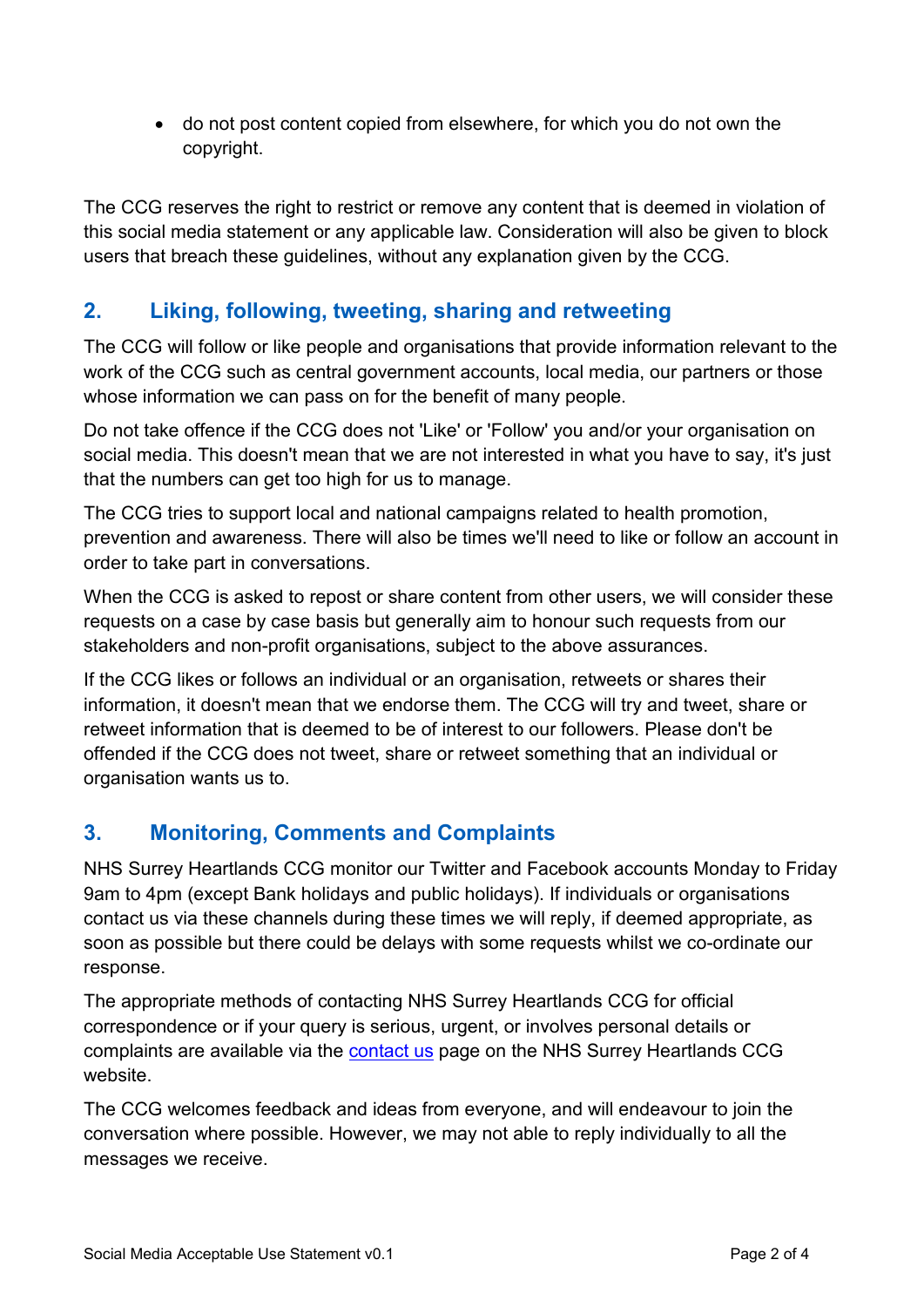The CCG will read all direct messages and replies to posts and will ensure that any emerging themes or helpful suggestions are passed to the relevant teams at the CCG.

If you have a concern about something posted on a page that the CCG is responsible for, you should submit your comments or complaints using the processes outlined on the [Concerns and Complaints](http://surreyheartlands.nhsdigital.org.uk/index.php?option=com_content&view=article&id=122&Itemid=347) page of the CCG website.

If you do contact NHS Surrey Heartlands CCG using Twitter or Facebook to ask questions or raise concerns and complaints, we will ask you to resubmit via the appropriate channel. This will ensure your issue is handled in a timely manner by the correct department.

## **4. Impartiality**

NHS Surrey Heartlands CCG must be politically neutral in its communications and therefore cannot comment on issues of party politics. Please do not use any of our social media channels to promote party political messages or other political content.

In the weeks preceding an election – local or general – public organisations are bound by Purdah and must take care not to do or say anything that could be seen in any way to support any political party or candidate. The CCG will continue to publish important service announcements using social media, but may have to remove responses if they are overtly party political.

In the interests of commercial propriety and competitiveness we will not honour requests from profit-making organisations except when highlighting joint projects or work commissioned by NHS Surrey Heartlands CCG, as we would not be able to do so fairly.

## **5. Safeguarding**

During the course of your work for NHS England you may have cause to engage in online conversations with, and the promotion of, engagement opportunities with children, young people and adults at risk. The use of social media/networking sites introduces a range of potential safeguarding risks to these groups. Most children, young people and adults use the internet positively, but sometimes they and others may behave in ways that pose a risk. Potential risks can include, but are not limited to:

- Online bullying
- Grooming, exploitation or stalking
- Exposure to inappropriate material or hateful language
- The vulnerable person giving away personal details, which can be used to locate them, harass them or steal their identity
- Coercion into illegal activity, such as distributing illegal content or hate crime
- Indoctrination into ideations and encouraged into terrorist activities
- Encouraging violent behaviour, self-harm or risk taking